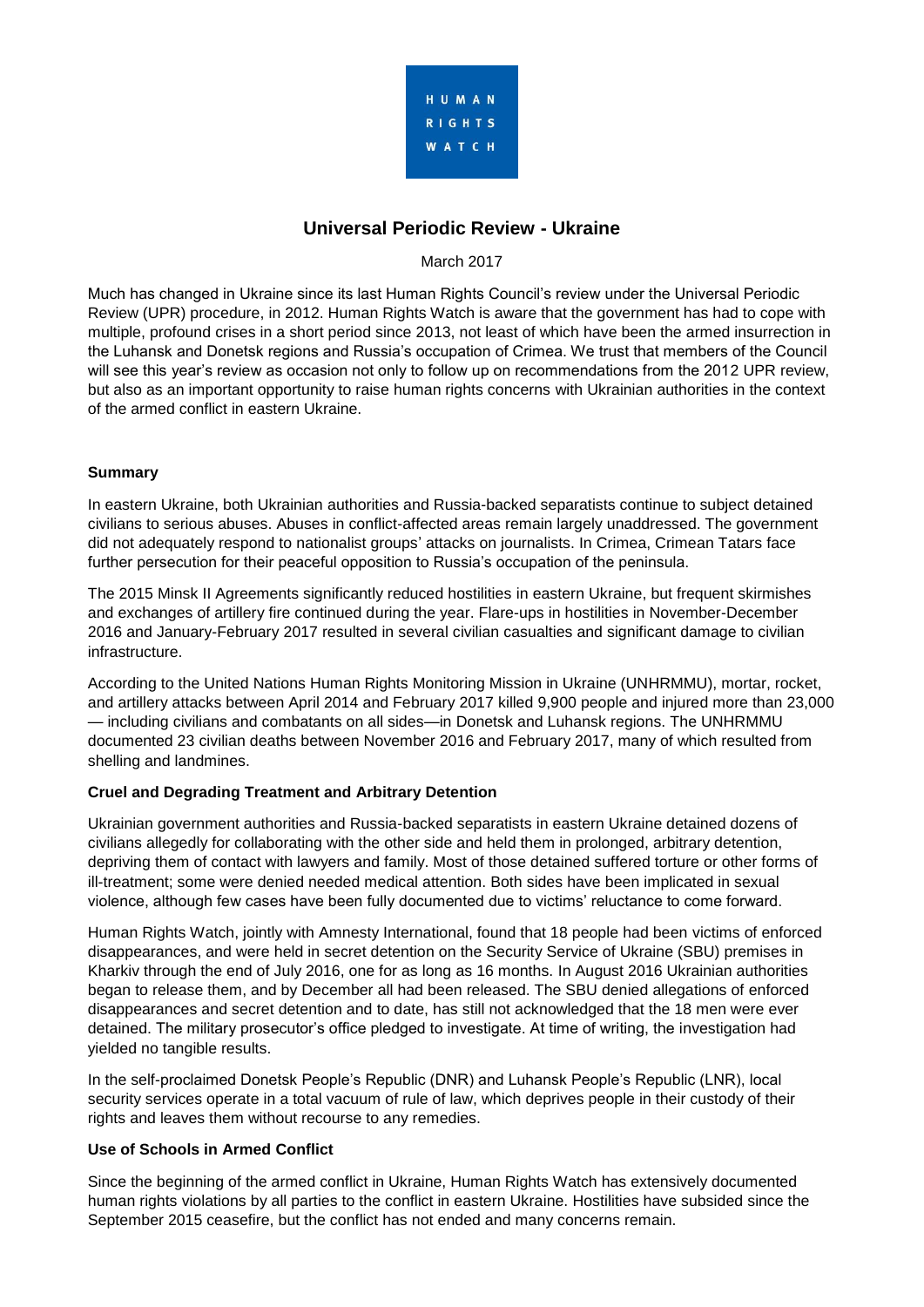Both sides of the conflict in eastern Ukraine have used schools for military purposes, deploying forces in and near schools, which has turned schools into legitimate military targets. Intensive fighting and shelling between April 2014 and September 2015 damaged or destroyed hundreds of schools.

The resulting destruction has forced many children out of school and hundreds of schools to stop operating or to operate under overcrowded and difficult conditions. Targeted attacks on educational institutions that do not constitute military objectives are a war crime under international criminal law and the laws of war. Occupying a school can turn it into a legitimate military target and can put students at risk in violation of the laws of war.

#### **Victim-activated Landmines and Booby-traps**

There have been consistent reports of continued use of victim-activated landmines and booby-traps, the September 2015 ceasefire notwithstanding. These weapons are banned by most countries around the world, including Ukraine which is a party to the Ottawa Convention (Mine Ban Treaty). They are banned because of the unacceptable harm they cause to civilians and in Ukraine hundreds of people—most of them civilians—have been reported killed and injured as a result of victim-activated landmines.

### **Cluster Munitions**

In 2014 and early 2015, Human Rights Watch gathered evidence of the use of cluster munitions by progovernment forces and Russia-backed rebels during the armed conflict in eastern Ukraine. Cluster munitions are banned by most countries around the world for causing unacceptable harm to civilians, and in Ukraine the use of cluster munitions has caused dozens of civilian casualties. Ukraine's military prosecutor launched an investigation, but it was incomplete.

### **Travel restrictions/access to humanitarian assistance**

Many civilians remain stuck in conflict-affected zones, subject to an extremely bureaucratic travel permit system that governs civilians seeking to access other parts of Ukraine, whether for security or family reasons or to avail of live-saving services, such as medical treatment. The existing permit system impedes prompt delivery of humanitarian aid, causes unnecessary delays and places unjustified restrictions on the freedom of movement of citizens. The de-facto authorities in some rebel areas have expelled organizations that provide needed humanitarian assistance.

### **Accountability for Conflict-Related Abuses and Political Violence**

In July 2016, parliament passed a controversial amnesty law, absolving combatants involved in the "security operations" in eastern Ukraine of criminal responsibility for non-grave crimes. In August, President Petro Poroshenko vetoed the law.

In July, authorities arrested the head of Aidar battalion, Valentin Liholit, on charges of abduction, robbery, and other violent crimes against civilians. At Liholit's remand hearing, Aidar battalion members blocked the court building, while several members of parliament disrupted the hearing inside, demanding his release. The court released him, pending further investigation.

Also in July, a former member of the Tornado police battalion was sentenced to six years' imprisonment for torture and rape. Twelve other former members of the battalion, including the commander, are under investigation for sexual violence, robbery, and other violent crimes. At an August court hearing, Tornado supporters clashed with law enforcement, injuring 27 law enforcement officers.

Authorities have made some progress toward accountability for abuses during the 2014 Maidan protests by government forces against protesters. In June, authorities charged four members of the Berkut riot police battalion with killing 3 protesters and injuring 35. At time of writing, the investigation was ongoing.

Trials continued in connection with the 2014 political violence in Odesa. In May and June, when courts ruled to release "pro-federalism" defendants from pretrial detention, "pro-unity" activists temporarily blocked the courts and threatened to harm the defendants. On both occasions police eventually rearrested the defendants. "Pro-unity" activists were not held accountable for disrupting court proceedings, and in one case, some were invited to testify against the defendant.

### **Freedom of Expression and Media**

The government continued to take controversial steps restricting media freedom, justifying them mostly by the need to counter Russia's anti-Ukraine propaganda.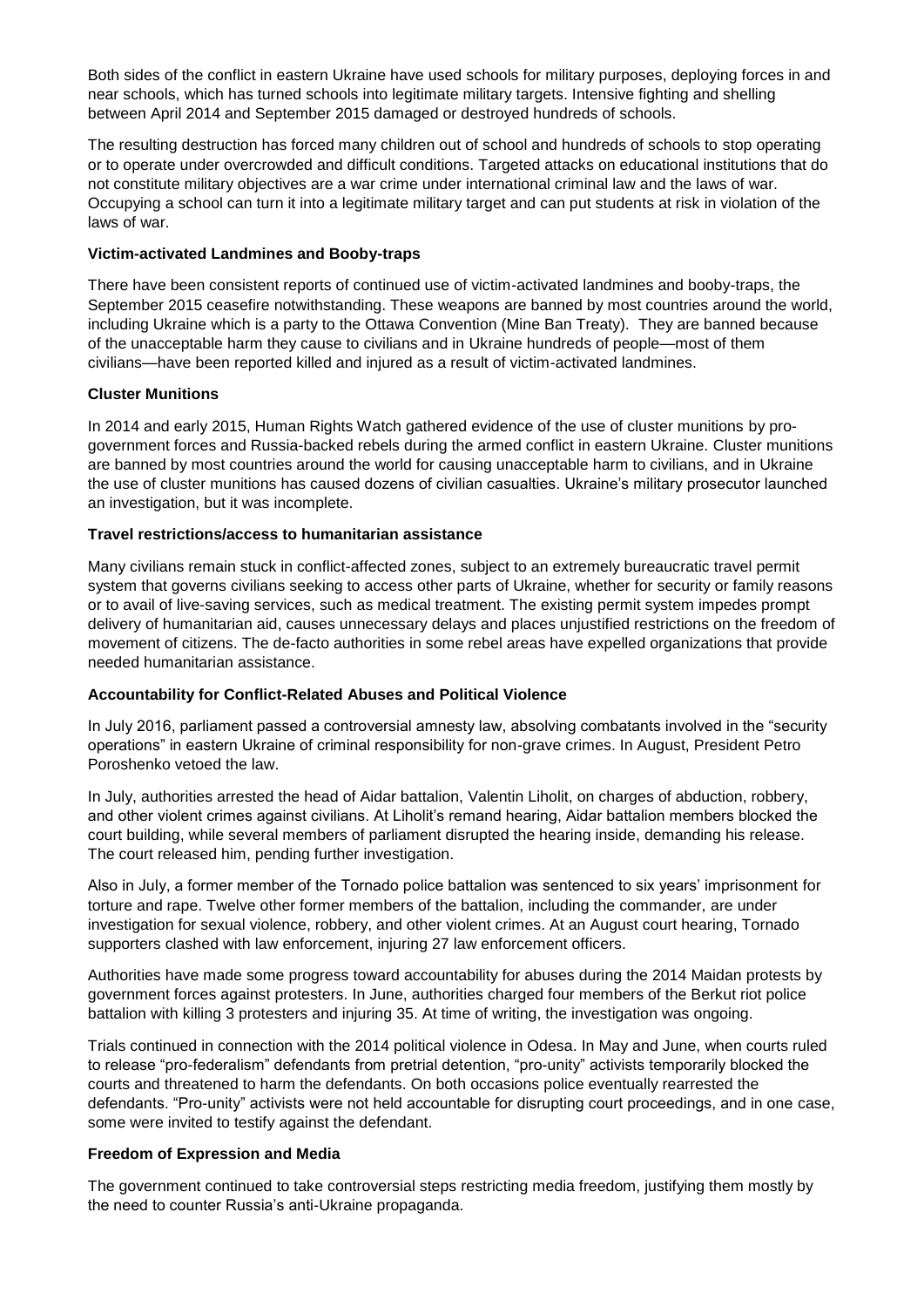In May 2016, Ukrainian authorities banned 17 Russian journalists and media executives from entering Ukraine.

Inter, a television station widely perceived as pro-Russia, was attacked several times in 2016. The most serious attack occurred in early September, when a group of protesters tried to set Inter's building on fire. Several staff had to be evacuated and treated for carbon monoxide poisoning; one sustained a spinal injury. Several days prior to the attack, Interior Minister Arsen Avakov, through his Facebook page, accused the channel of being anti-Ukrainian.

Media ownership structures remained opaque, despite a 2015 law promoting media ownership transparency. Most television channels are believed to be controlled by oligarchs, and President Poroshenko continues to own Channel 5.

Nationalist groups attacked journalists for their work in eastern Ukraine. In May 2016, the website Myrotvorets published the names and personal data of hundreds of journalists and others who had been accredited by the DNR press center, accusing them of "cooperat[ing] with terrorists." Authorities launched an investigation, but top government officials applauded the publication. Several reporters received threats after the data dump.

The Ukrainian Institute of Mass Media, an independent monitoring group, recorded 113 physical attacks against journalists in Ukraine in the first part of 2016.

In July 2016, a car bomb killed Pavel Sheremet, a prominent investigative journalist. At time of writing, investigative authorities had not identified suspects. The trial of suspects in the 2015 killing of Oles Buzina, a journalist known for his pro-Russian views, continued.

In a positive development, in July 2016, an appeals court acquitted journalist and blogger Ruslan Kotsaba, who had been previously convicted on treason charges for calling for boycotting conscription.

#### **Sexual Orientation and Gender Identity**

Since 2014, the government has introduced several progressive policies supporting lesbian, gay, bisexual, and transgender (LGBT) people, but anti-LGBT sentiment remains strong among high-level government officials and the public.

In March 2016, about 200 anti-gay, far-right supporters attacked a venue in Lviv hosting a LGBT equality festival, eventually causing the event to be cancelled. However, the Kyiv LGBT Pride march held in June took place without the violence against participants that had marred it in previous years. Ultra-nationalist groups had threatened to make the march a "bloody mess." Around 6,000 police officers protected the 1,500 march participants.

The first LGBT Pride march took place in Odesa in August. Local authorities initially attempted to ban it, but relented when organizers changed the route. Police arrested four ultra-nationalists who attempted to disrupt the event.

A new draft of the amended labor code does not include an anti-discrimination provision that would protect LGBT people in the workplace.

### **International Criminal Court (ICC)**

While yet not a member of the ICC, Ukraine has accepted the Court's jurisdiction over alleged crimes committed on its territory since November 21, 2013. This time period includes the armed conflict in eastern Ukraine. The ICC prosecutor's preliminary examination as to whether it should open an investigation into abuses committed during the armed conflict remains ongoing. We note that parliament recently adopted a constitutional amendment package that would permit ratification of the ICC treaty, the Rome Statute, but includes a transitional provision that delays the relevant amendment from taking effect for three years.

#### **Crimea**

Russia has been an occupying power in Crimea since March 2014 and the actions of the de facto authorities in Crimea described below are ultimately attributable to Russia. Russia continued to prosecute people for publicly opposing its occupation of Crimea, further shrinking space for free speech and freedom of association.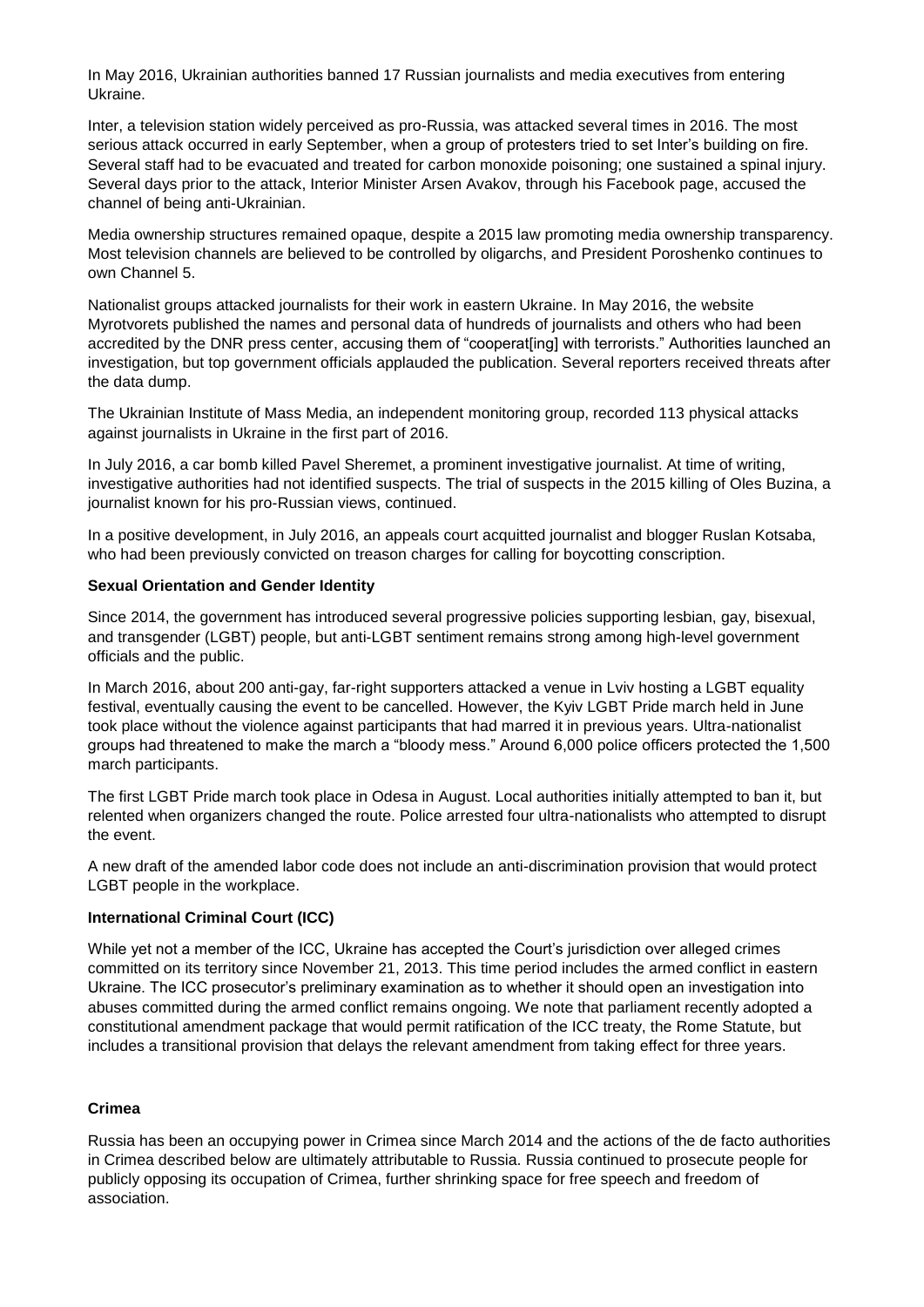Under the pretext of combating extremism or terrorism, Crimean authorities harassed and took arbitrary legal action against some Crimean Tatar activists in apparent retaliation for their peaceful opposition to Russia's occupation. In February 2016, authorities arrested human rights defender Emir Usein Kuku on charges of terrorism and involvement in Hizb ut-Tahrir, a Muslim political organization that is banned in Russia but not Ukraine. At time of writing he was in custody pending trial. In October, the Crimean Office for Juvenile Affairs approached Kuku's 9-year-old son and asked him questions about Kuku, implying that his father was neglecting his parental duties while in detention. Since 2014, fourteen people were detained on charges of involvement in Hizb ut-Tahrir; in September, four were sentenced to prison terms ranging from five to seven years.

In April, the Supreme Court in Crimea ruled to shut down Mejlis, the Crimean Tatars' elected representative body, on grounds of involvement in "extremist" activities. In September, Russia's Supreme Court upheld the ruling.

Akhtem Chiygoz, a deputy chairman of Mejlis arrested in 2015 on charges of allegedly organizing mass disturbances, remained in custody; his trial was ongoing at time of writing. Another Mejlis deputy chairman, Ilmi Umerov, was charged with separatism for stating in a media interview that Crimea should be returned to Ukraine. In August, Umerov was confined in a psychiatric hospital for evaluation. He was released on September 7 and at time of writing was at liberty, pending trial.

In April, Russia's Federal Security Service in Crimea arrested journalist Nikolai Semena and searched his home, confiscating computer equipment. He is currently banned from leaving Crimea and faces criminal separatism charges for articles criticizing Russia's occupation. His trial is currently under way.

In May, Ervin Ibragimov, a Mejlis member, went missing. Security camera footage showed a group of men forcing him into a van and driving away. His passport was later found in Bakhchisaray. An investigation was ongoing.

### **Recommendations**

### **Below are recommendations we hope the Human Rights Council will urge the Ukrainian government to take:**

#### **Ukrainian Government:**

- Take urgent steps to launch swift and effective investigations into allegations of unlawful detention and torture by Ukrainian forces, and to end impunity for these grave human rights violations;
- Take concrete measures to deter the military use of schools, in line with United Nations Security Council 2225 (2015), and endorse the Safe Schools Declaration;
- Ensure Ukrainian forces do not use victim-activated landmines in any circumstances and take steps to boost their demining efforts and efforts at educating the public about the danger of preexisting mines. Ukraine has the right under the Mine Ban Treaty to request and receive international cooperation and assistance in these matters;
- Carry out a full investigation into the use of such weapons over the course of the conflict, and commit to prevent them being deployed in the future. Ukraine should also join the 2008 Convention on Cluster Munitions prohibiting the use of cluster munitions in any circumstance;
- Reform the system regulating travel between government-controlled and rebel-held areas, to remove unjustified barriers to civilian movement including for the purpose of accessing basic services.
- Еnsure that LGBT people and activists are protected from homophobic and transphobic violence and harassment; include a provision in the draft labor law protecting LGBT people against discrimination; thoroughly investigate attacks against LGBT people and ensure that those responsible are held accountable;
- Publicly condemn the data dump of personal information of journalists and others, ensure a thorough investigation into the data dump with a view to holding to account those responsible for the publication and foster a favorable working climate for domestic and international journalists in Ukraine;
- Respect media freedom, and refrain from restricting it including by lifting the access bans to Ukrainian territory imposed on foreign journalists, addressing concerns related to the structure of media ownership, publicly denouncing attacks on journalists and ensuring that all attacks are thoroughly investigated with the view to holding those responsible to account;
- Ensure that the investigation into the killing of the journalist Pavel Sheremet, is effective, impartial, and thorough;